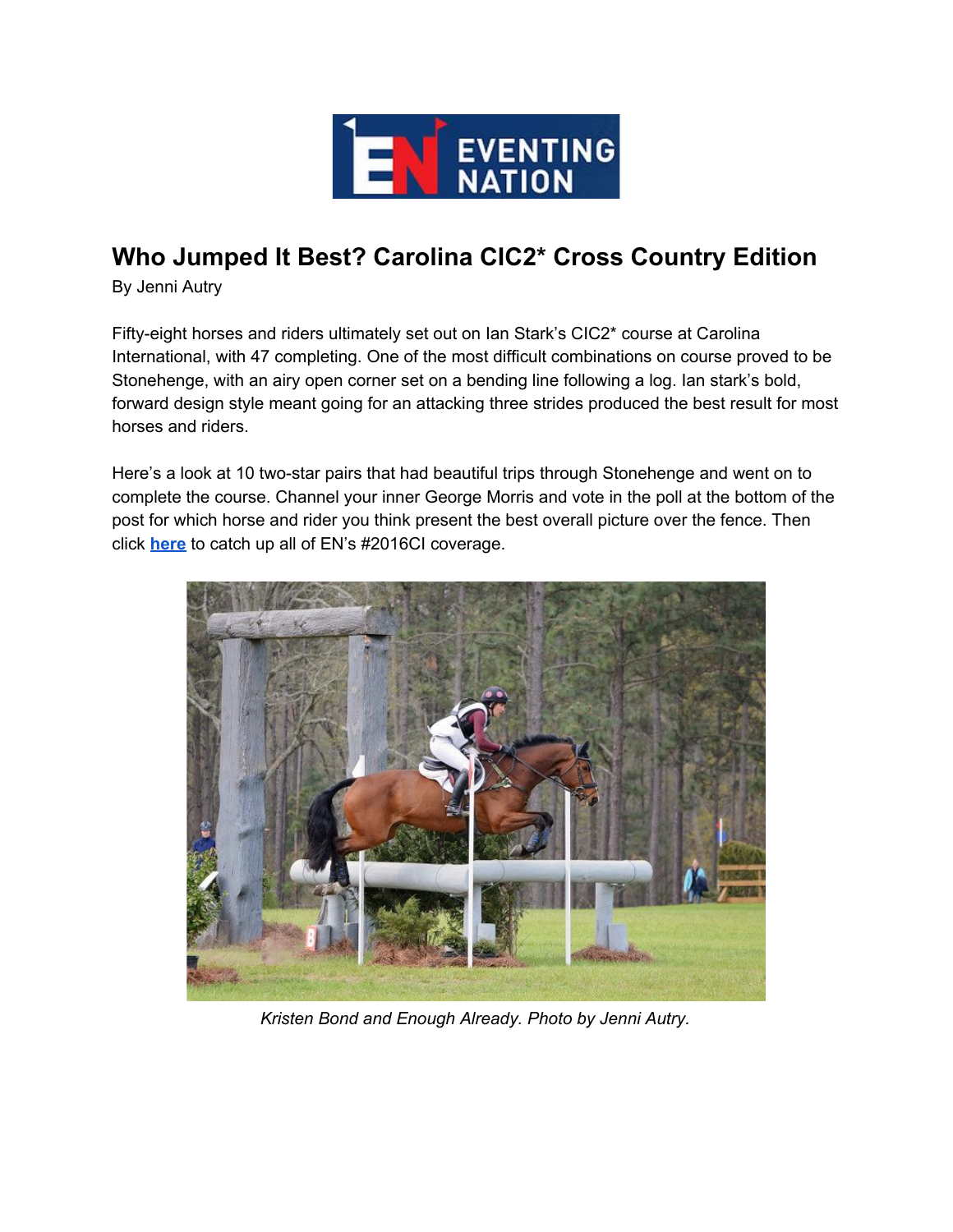

*Amy Ruth Borun and Casarino. Photo by Jenni Autry.*



*Shelby Brost and Crimson. Photo by Jenni Autry.*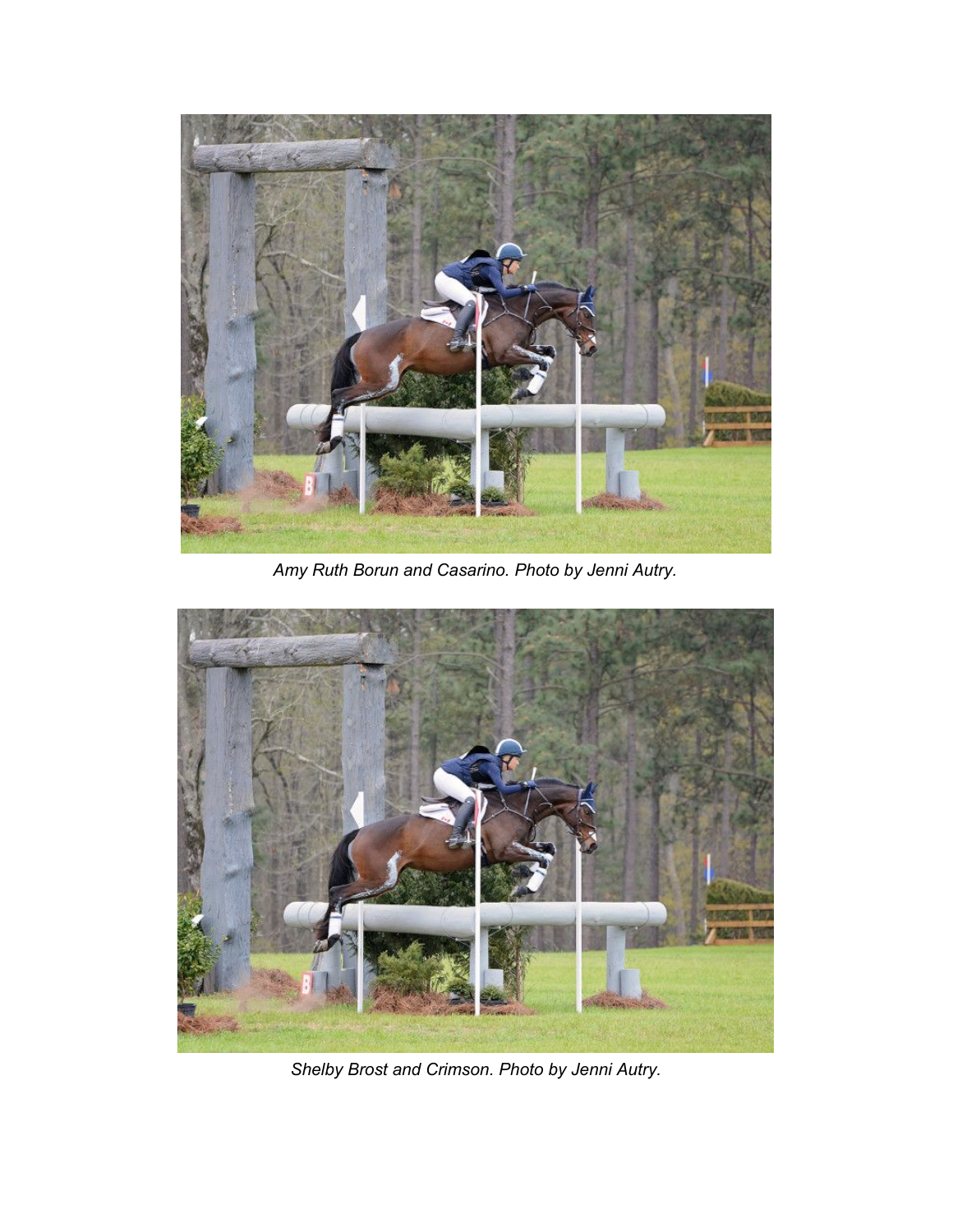

*Jan Byyny and Urrem. Photo by Jenni Autry.*



*Will Faudree and Caeleste. Photo by Jenni Autry.*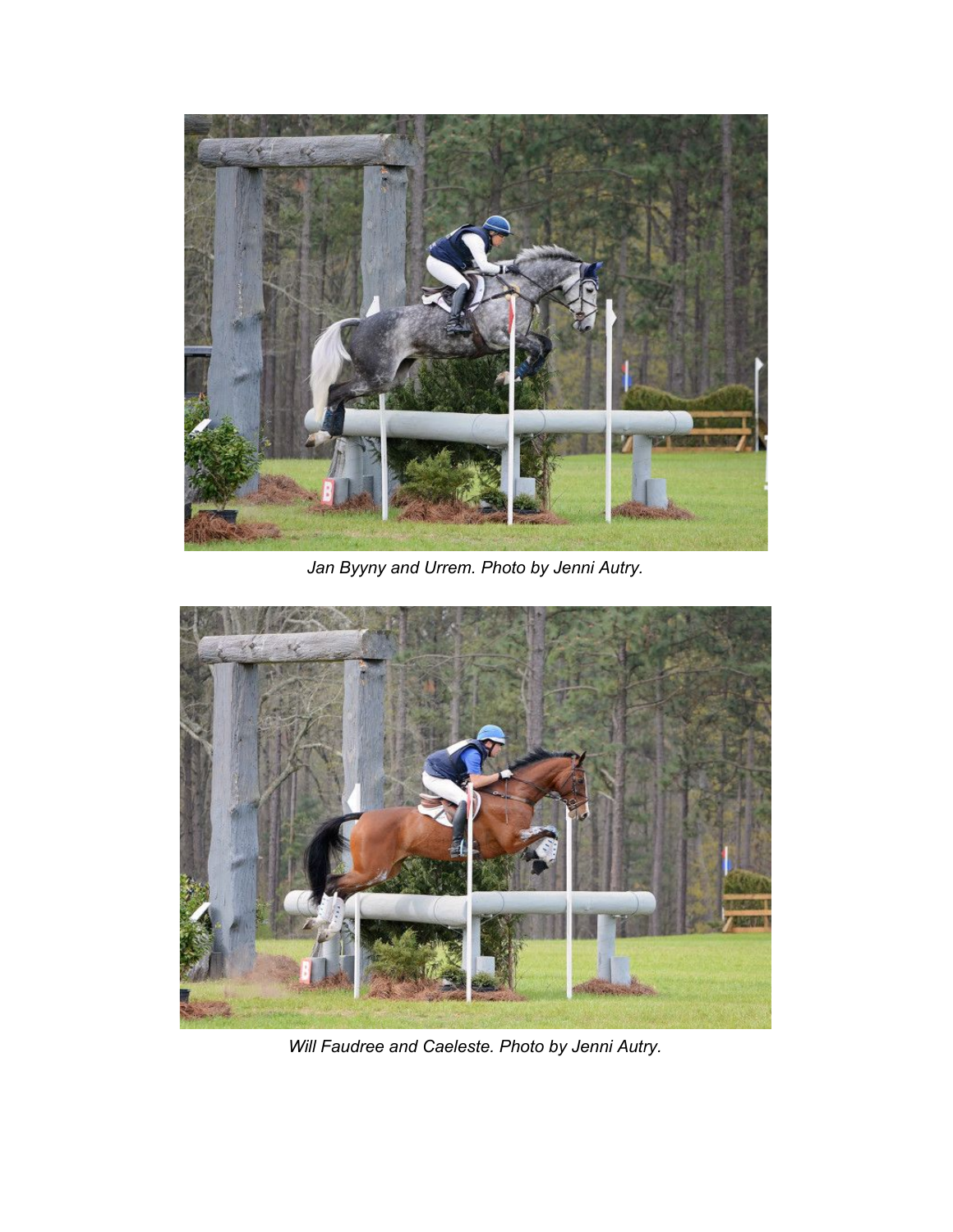

*Phillip Dutton and Fernhill Cubalawn. Photo by Jenni Autry.*



*Kevin Keane and Fernhill Flutter. Photo by Jenni Autry.*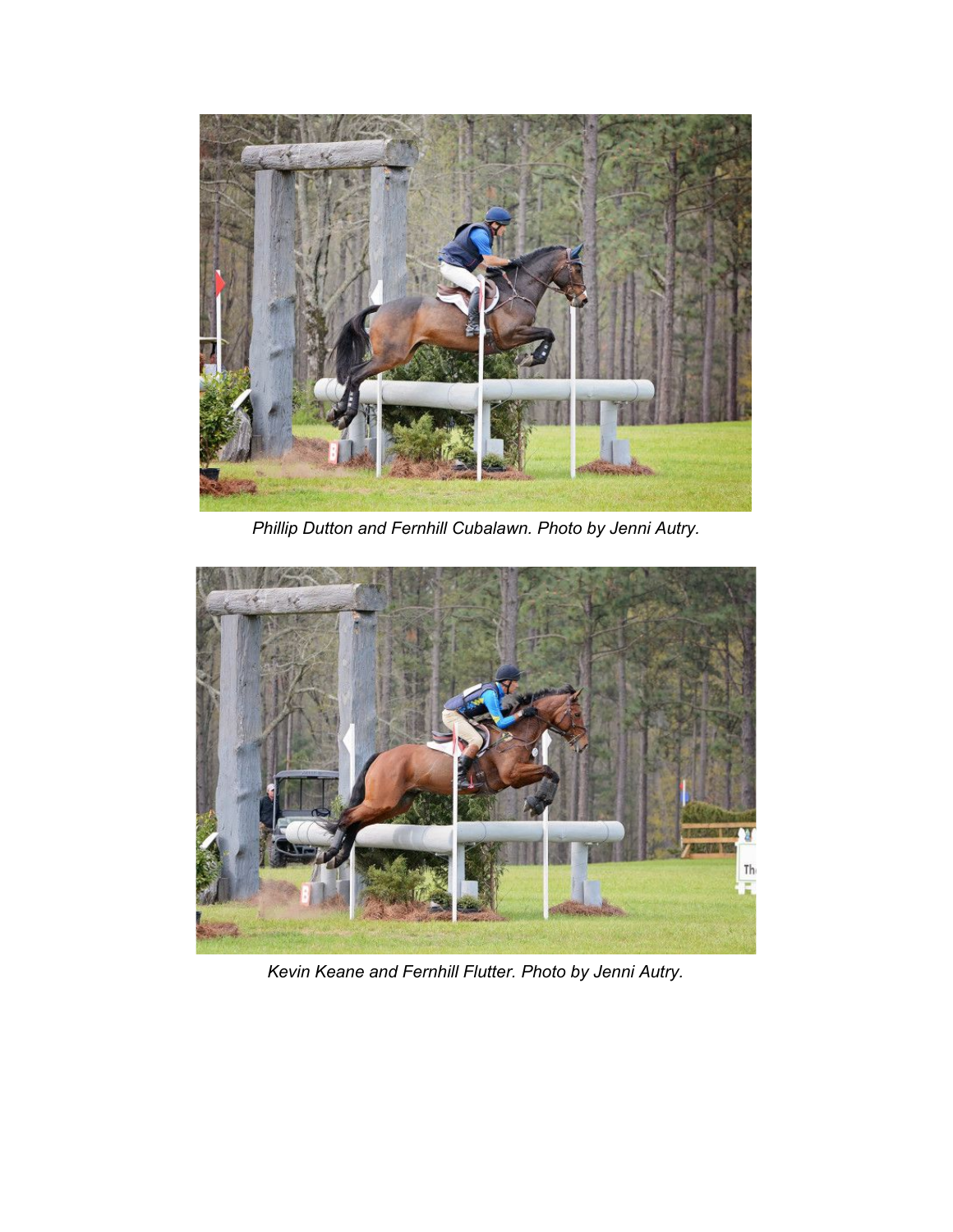

*Ellie MacPhail and RF Panamera. Photo by Jenni Autry.*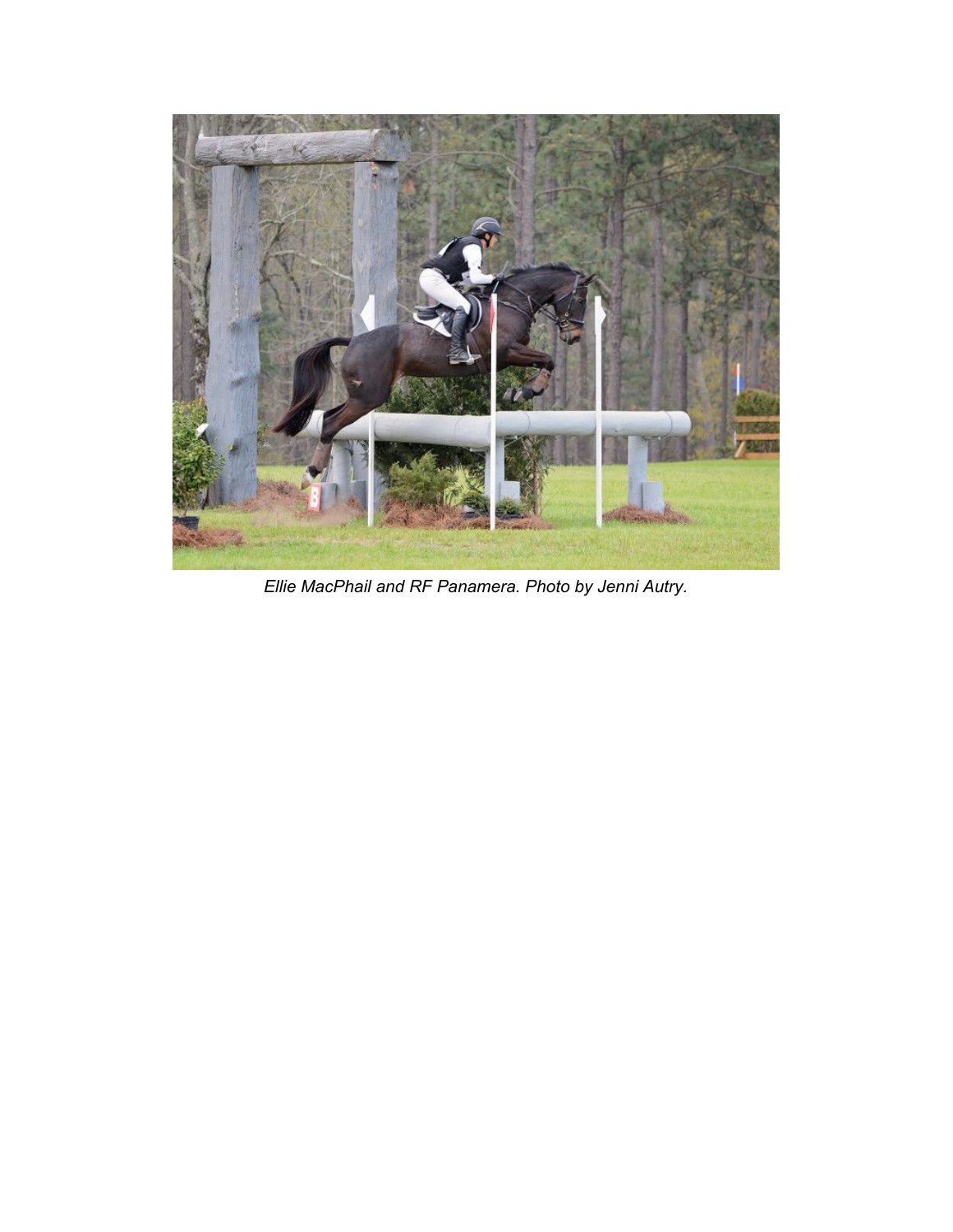

*Meghan O'Donoghue and Palm Crescent. Photo by Jenni Autry.*